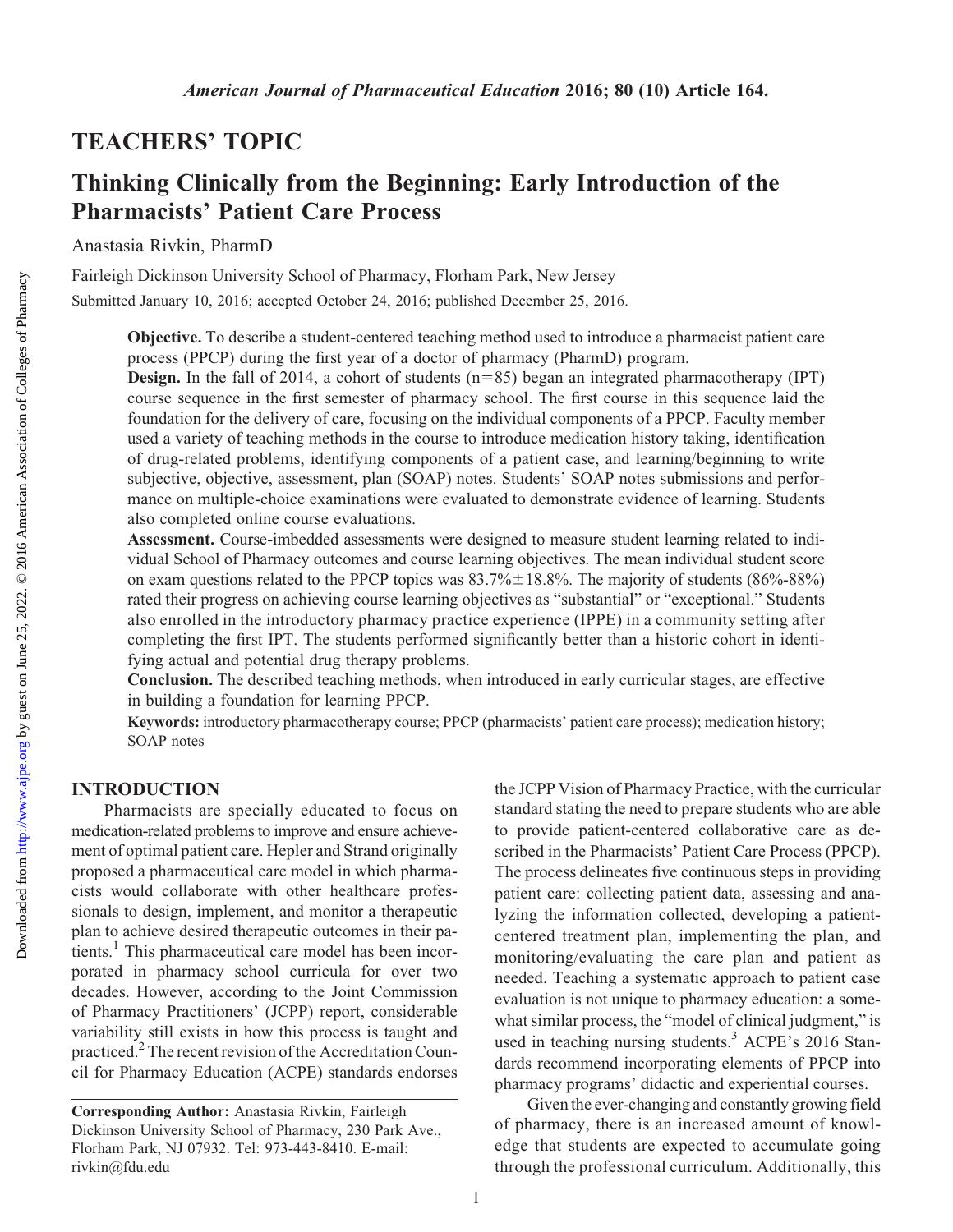Downloaded from http://www.ajpe.org by guest on June 25, 2022. @ 2016 American Association of Colleges of Pharmacy by guest on June 25, 2022. © 2016 American Association of Colleges of Pharmacy <http://www.ajpe.org> Downloaded from

knowledge rapidly becomes obsolete given new developments and progress made towards developing new medications and better approaches to patient care. In fact, including all of the content necessary to learn to practice competent direct patient care within the didactic curriculum is not possible.<sup>4</sup> Therefore, teaching students a standard process for or approach to patient care can help them in navigating through both familiar and unfamiliar scenarios. This approach may better prepare students for the experiential components of their curriculum, and, eventually, for the entry-level practice, where they will be challenged with taking care of patients with more complicated health issues. Learning to implement this systematic process may aid in working up patients with multiple comorbidities, while taking into consideration socioeconomic/ health literacy barriers, and focusing on optimizing patient care through interprofessional collaboration (at the later curricular stages).

In a recent search of medical, nursing, and pharmacy education literature regarding the early introduction of the patient care process or a systematic approach to patient evaluation and management, little data was found. A search of the Medline and CINAHL plus databases was conducted using the search terms "early teaching" and "patient care process." The search focused on articles published between 2004 and 2016 in medical, nursing, and pharmacy education journals. The search identified 205 articles, of which only 9 were somewhat relevant to this report. Many researchers have investigated using case-based teaching or problem-based teaching in health professional education. Furthermore, in several studies, students reported benefitting from receiving an early overview of the patient care process. However, few researchers reported other measurable outcomes.<sup>5-7</sup> More information on the systematic application of the patient care process is available from advanced-level didactic courses or experiential components of the curriculum, in both pharmacy and nursing programs.<sup>4,8-10</sup>

One research report from a nursing education journal suggested that using more student-centered approaches in developing patient care plans while using concept maps or problem-based learning in first semester undergraduate nursing education resulted in increased critical-thinking scores.<sup>11</sup> Critical-thinking skills are important in healthcare professional education.<sup>12</sup> Pharmacy students are required to provide care in a complex healthcare environment that requires them to constantly engage in critical thinking. While an important finding, it is not possible to infer from this study whether introducing concept maps early in the curriculum and improving critical thinking scores prepares nursing students for the experiential portion of their education.

Another study in the nursing literature described using mind-mapped care plans in the first semester of a professional program. Mind mapping to plan patient care was implemented early in the nursing curriculum to introduce this approach for future use in an experiential curriculum. The process was introduced gradually, first using nonmedical cases, then using medical cases during classroom instruction, and then using actual patient cases. The mindmapping process included placing the patient in the center of care, with expected signs and symptoms, assessment data, nursing diagnosis, nursing intervention, and patientcentered outcomes originating from the patient. An optimal level of functioning was defined by both the nursing student and the patient, making this mind-mapping careplanning approach more holistic and individualized.<sup>13</sup> In this report, 85% of students surveyed in the final semester of the program reported that using this approach helped them explain their plan of care to their faculty members and peers.

While nursing education journals provided some insight on introducing systematic approaches to patient care early in nursing curricula, neither a search of the databases nor a search of pharmacy education journals identified articles on the early introduction of PCPP or systematic approaches to the delivery of care in pharmacy programs.

Students are expected to have relative proficiency in medication history taking or preparing a patient-centered plan by the time they reach experiential courses.<sup>14</sup> However, there may be inconsistencies in the formal teaching and practicing of these essential skills in pharmacy programs, which may be implemented from early to late curricular stages, with the former allowing more time for practice in a low-risk, low-stakes environment.

This article offers a step-wise approach to introducing foundational PPCP concepts in the early curricular stages to build a foundation for the continuous application of PPCP principles in subsequent courses.

#### DESIGN

This article describes the evaluation of the teaching methods used in educating students on the fundamentals of the delivery of care and PPCP. The educational environment of the Fairleigh Dickinson University's (FDU's) School of Pharmacy, specific content from the introductory IPT I course, and specific course assessments provided a relevant context for determining the impact of this approach on student learning. Performance in an experiential course related to this content provides a means of demonstrating an adequate learning of skills related to PPCP and the ability to apply this approach in a clinical setting. This project was evaluated by the FDU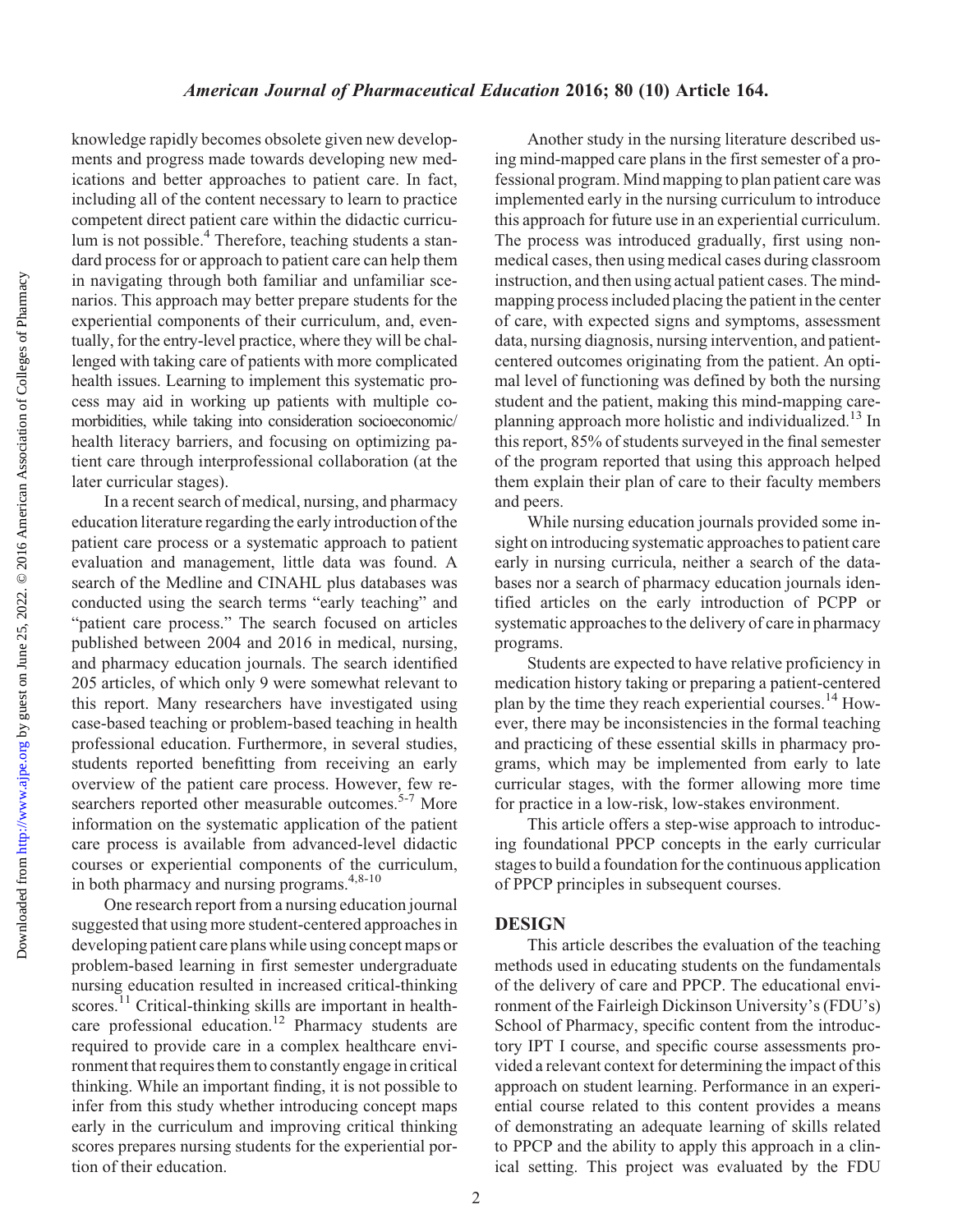Institutional Review Board (IRB) and determined to be exempt from IRB review and approval as it did not to meet the definition of human subjects research.

The school offers a four-year doctor of pharmacy (PharmD) degree. The approximate class size at the time of this study was 85 students per professional year. The school's student admission requirements included either completion of a baccalaureate degree or 90 credits of undergraduate education. The school's professional curriculum contained a sequence of 10 integrated pharmacotherapy courses starting in the first semester of the first year. The sequence begins with the Foundations in Integrated Pharmacotherapy I (IPT I) course. This three-credit course provided an introduction to pathophysiology, genetics, immunology, microbiology, and the delivery of care. The course had basic science and clinical components, and had approximately one credit hour allocated to teaching content related to the delivery of patient-centered care. In this segment, students were taught individual components of PPCP, as developed by the JCPP. Faculty member used a variety of case-based application exercises, including: "deconstructing" a patient case, observing a medication history, identifying a drug-related problem using a systematic approach from an observed medication history, developing a plan, and writing a SOAP note.

Students enrolled in the introductory pharmacotherapy course in fall 2014 met twice a week for 75 minutes as an entire cohort of 85 students. The students were seated in an auditorium that contained 11 round tables accommodating nine students each. This seating created selfselected groups for application exercises. All students used iPads to access Internet/library databases and other resources. Instant polling software was used to engage students in case discussions. All of these resources were available to students throughout the PharmD curriculum but were not specifically required for this course.

The segment of the introductory IPT I course on the delivery of care and PPCP was primarily applicationsbased. This segment was introduced after the students had been exposed to immunology, including limited aspects of clinical immunology, and clinical laboratory test interpretation. The student exercises included identifying components of patient case presentations, collecting patient information, assessing drug-related problems, and developing, implementing, and monitoring care plans using SOAP notes. The students went through these exercises twice in the course, applying the contextual material they had learned. Figure 1 illustrates when these exercises were implemented and the time spent on each exercise. Students were assessed formatively throughout the course, using instant polling case questions and rubrics.

Rubrics were used primarily as a teaching tool to provide formative feedback to the students as they were learning to apply the complex clinical patient-centered care approach and document patient care activities. Faculty member did not adjust student course grades based on the formative feedback. Thus, faculty member intentionally allowed students to practice in a low-risk environment and to learn from their mistakes. Often the mistakes were collectively discussed in the course with the aim of avoiding them in the future. Below, specific exercises are described in detail.

For the patient case presentation exercise, students were presented with a "patient story" in paragraph format. They were asked to "deconstruct" the case, which means to reorganize the story and identify the traditional components of a patient case presentation. For instance, students identified the patient's chief complaint, history of the present illness, social history, review of systems, and all other elements. The students worked individually within a plain text file posted on the Blackboard learning management system to insert appropriate headings and move information around to format it as a patient case presentation. After they attempted this activity, a faculty member demonstrated this deconstruction/reorganization process in real time by projecting the text file on a screen and reorganizing it with students' input; a discussion on case presentation ensued. No formal assessment of this activity was conducted. This exercise introduced students to a traditional case format that was used to communicate patient information in writing and verbally during interdisciplinary rounds.

The next phase involved collecting patient information where students learned to collect patient information during a simulated medication history scenario. A faculty member and a simulated patient (another faculty member) engaged in role-play, demonstrating how to take a medication history. Students observed this activity and documented the information on a general medication history form/worksheet. Immediately following this simulation, students participated in a faculty-led discussion on ways to improve the medication history-taking technique, what questions may have been missed, and other possible sources of patient information to be collected before an assessment was made. During this discussion, students informally self-assessed on what information they failed to collect, and added the missing information based on the discussion. This exercise introduced the first step of PPCP.

A short didactic segment introduced students to a systematic approach to the identification and assessment of drug-related problems.15 Students answered several multiple-choice polling questions, applying this approach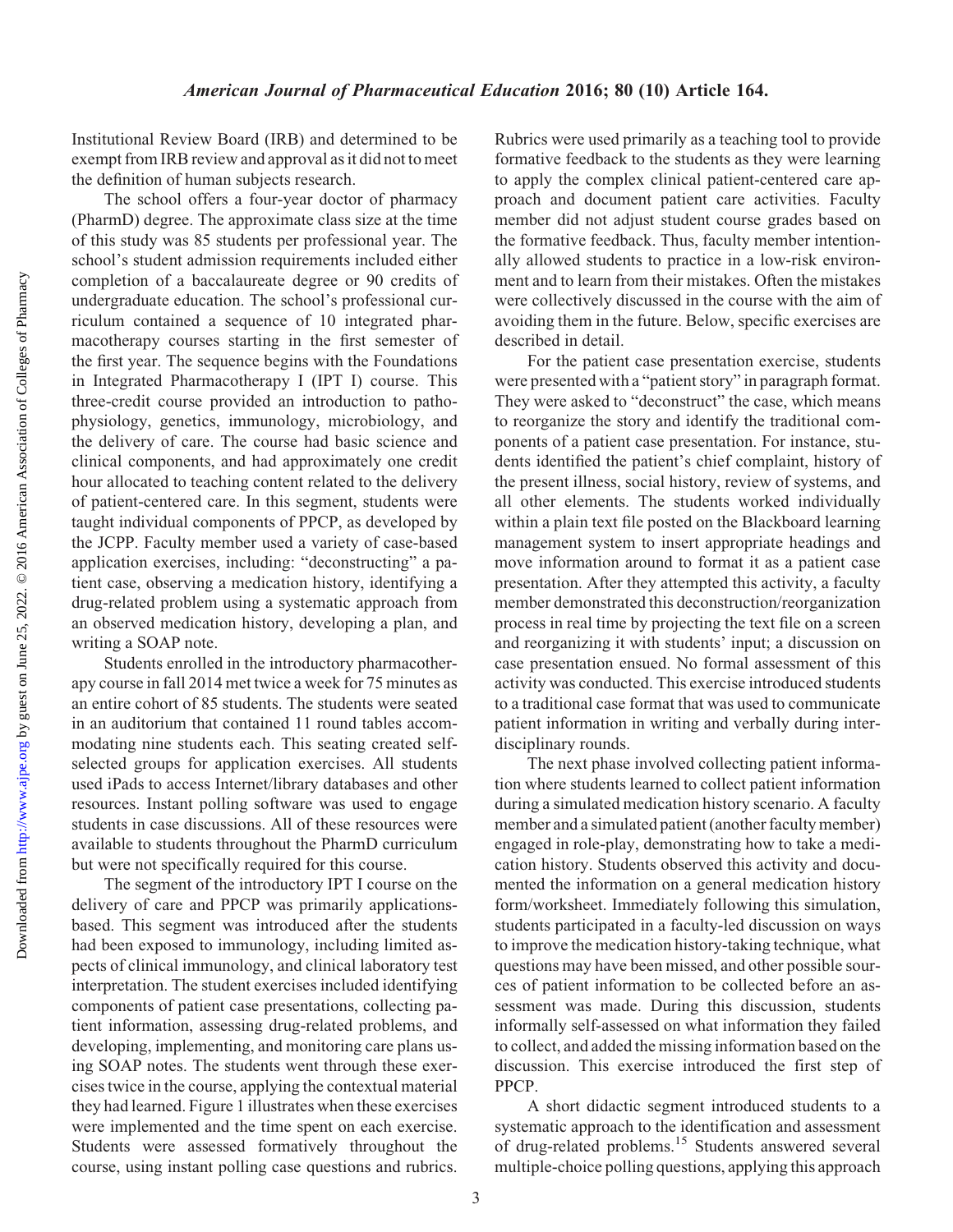

\*These activities were based on the same patient case.

All times dedicated to exercises incorporate debrief/feedback time.

Figure 1. Exercises on PPCP/Delivery of Care

to sample patient cases. At the conclusion of the segment, students were asked to identify drug-related problem(s) from the medication history they observed. This systematic evaluation took students approximately 20 to 30 minutes because this was their first attempt at identification of drug-related problems. The faculty member visited each group to make sure the activity was proceeding on track (ie, that students understood the questions, how to address them, and what to look for). They initially discussed their findings within their group of nine, and then each group reported its finding to the faculty member. The faculty member provided guiding worksheets (Figure 2) that helped students with the systematic evaluation of drug therapy during the exercise. This exercise introduced the "assess" step of PPCP.

Based on their assessment of the drug-related problems, students created a care plan for the patient. Students discussed this proposed plan with their peers. After the plan was discussed, students learned about documenting pharmacists' interventions using SOAP notes. The faculty member presented the concept of a SOAP note, which is a formal approach to document pharmacists'

| Description/m<br>edication<br>name | <b>Indication</b>        | <b>Efficacy</b>                                                                        | Side<br>effects | Adherence                                                  | Interactions/<br>duplications | Contraindications/<br>allergies                                                                        | Doses, dosage forms,<br>frequency, route of<br>administration, and<br>duration of therapy | Dosage form |
|------------------------------------|--------------------------|----------------------------------------------------------------------------------------|-----------------|------------------------------------------------------------|-------------------------------|--------------------------------------------------------------------------------------------------------|-------------------------------------------------------------------------------------------|-------------|
| Oxacillin                          | Bloodstream<br>infection | Effective (fever<br>down, WBC with<br>differential<br>improved on day 4<br>of therapy) | Rash            | Given<br>intravenously<br>in the<br>hospital, no<br>issues | None                          | Patient reports rash<br>after penicillin<br>administration 15<br>years ago (per<br>medication history) | Appropriate                                                                               | Appropriate |

Figure 2. Worksheet for Identification of Drug-Related Problems with an Example Exercise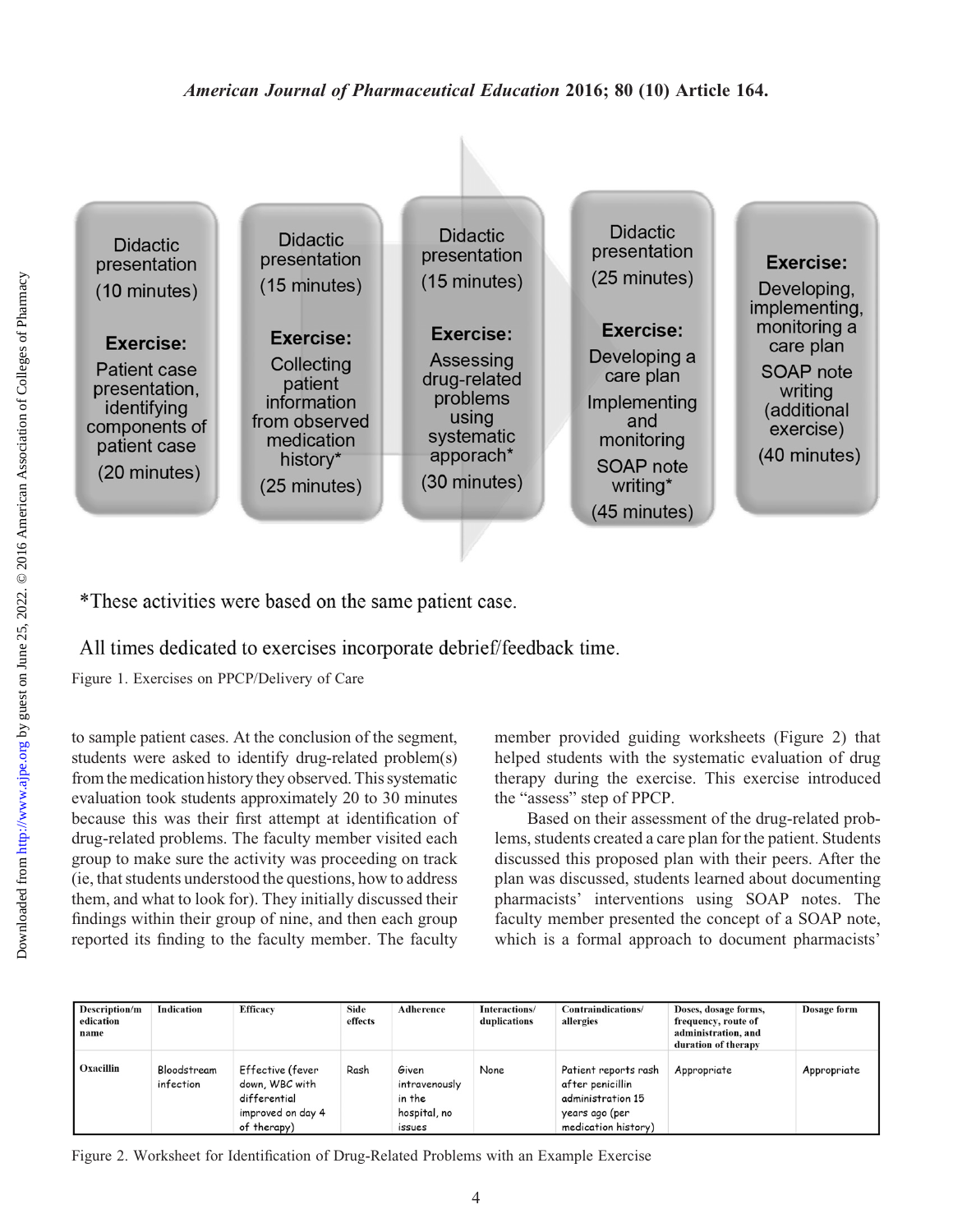recommendations/plans, as well as a commonly accepted standard way to communicate with other healthcare practitioners. A 25-minute lecture was given to introduce students to SOAP note writing. Sample patient cases were discussed and sample SOAP notes were presented and critiqued following the lecture. Several multiple-choice polling questions were used again as students applied the course material.

After this exercise, students attempted to write their first SOAP note in groups of 9. The SOAP note was written for the patient for whom the medication history had been collected; the worksheet used to identify drugrelated problems in the previous exercise was used to guide the "assessment" and "plan" portions of the SOAP note. Students were given up to 45 minutes to complete this activity. The SOAP note rubric that was used to assess this activity was posted prior to class, and students could refer to it for guidance when they developed their notes. Students submitted their notes to the faculty member in real time during class via google form. The faculty member displayed responses from each table and provided an immediate critique and/or suggestions for improvement. By the next class period, all students received a Microsoft Office Word file containing each group's submission with the faculty member's comments and tracked changes (Table 1). To demonstrate evidence of learning, a group SOAP rubric assessment was also performed. In addition, a SOAP note written by the faculty member for this patient was shared with the class and discussed. Implementation and monitoring steps were described briefly to complete the process.

An additional opportunity for students to collect information and assess a patient to develop a SOAP note was presented during the last meeting of the course. This case study incorporated clinical immunology applications and laboratory findings interpretation, both of which were taught in the earlier components of the course. The case also involved students in collecting relevant information from various sources (eg, the patient and an abbreviated medical record, which included a progress note, a physical examination, and a laboratory report). This opportunity challenged the students with a more sophisticated problem, requiring the synthesis of information from multiple sources, and integrated basic science and clinical concepts learned throughout the introductory pharmacotherapy course.

The pedagogy involved in the initial introduction of the complex PPCP involved increasing student/faculty contact, encouraging student cooperation, providing immediate formative feedback, and emphasizing time on task. These pedagogical dimensions are all considered best practices in education.<sup>16-18</sup> An open-ended, semistructured, multi-step exercise allowed students to critically think and evaluate the multitude of factors that pharmacists consider when caring for patients in clinical practice.

#### EVALUATION AND ASSESSMENT

The learning outcomes and objectives for the IPT I course, as well as student performance on course assessments related to these objectives, are summarized in Table 2. Interactive polling questions evaluated students' ability to identify subjective and objective evidence related to patient cases, interpret evidence and patient data, and identify and define primary problem. As seen in Table 2, there was substantial variability in student performance

Table 1. Student Group SOAP Note Submission and Faculty Feedback Example<sup>a</sup>

S: 40 year-old female, married with 2 kids. Nurse aid at hospital. Feeling blue, taking Zoloft biweekly. Tylenol for headache. Never had fu shot, allergic to eggs-throat closes, gets hives. Parents had hypertension, and mother also had kidney disease. Drinks 1 glass wine daily in the evening.

O: None

Downloaded from

A: Patient not taking medication as indicated and patient must take a fu shot.

P: Educate patient on recombinant infuenza vaccine, and educate about taking medication as prescribed/should be taken daily. Monitor.

Faculty Feedback

The note is too general.

Assessment needs to have information on resources you utilized to arrive at your recommendation, justification for your plan, and goals of therapy.

Note style could be improved by separating depression from immunization problem in both assessment and plan.

Plan needs to include specific information such as medication and vaccine name, dose, and frequency, as well as patient counseling and follow-up.

Abbreviations:  $SOAP =$  subjective, objective, assessment, plan

Data for the SOAP note are collected from a simulated medication history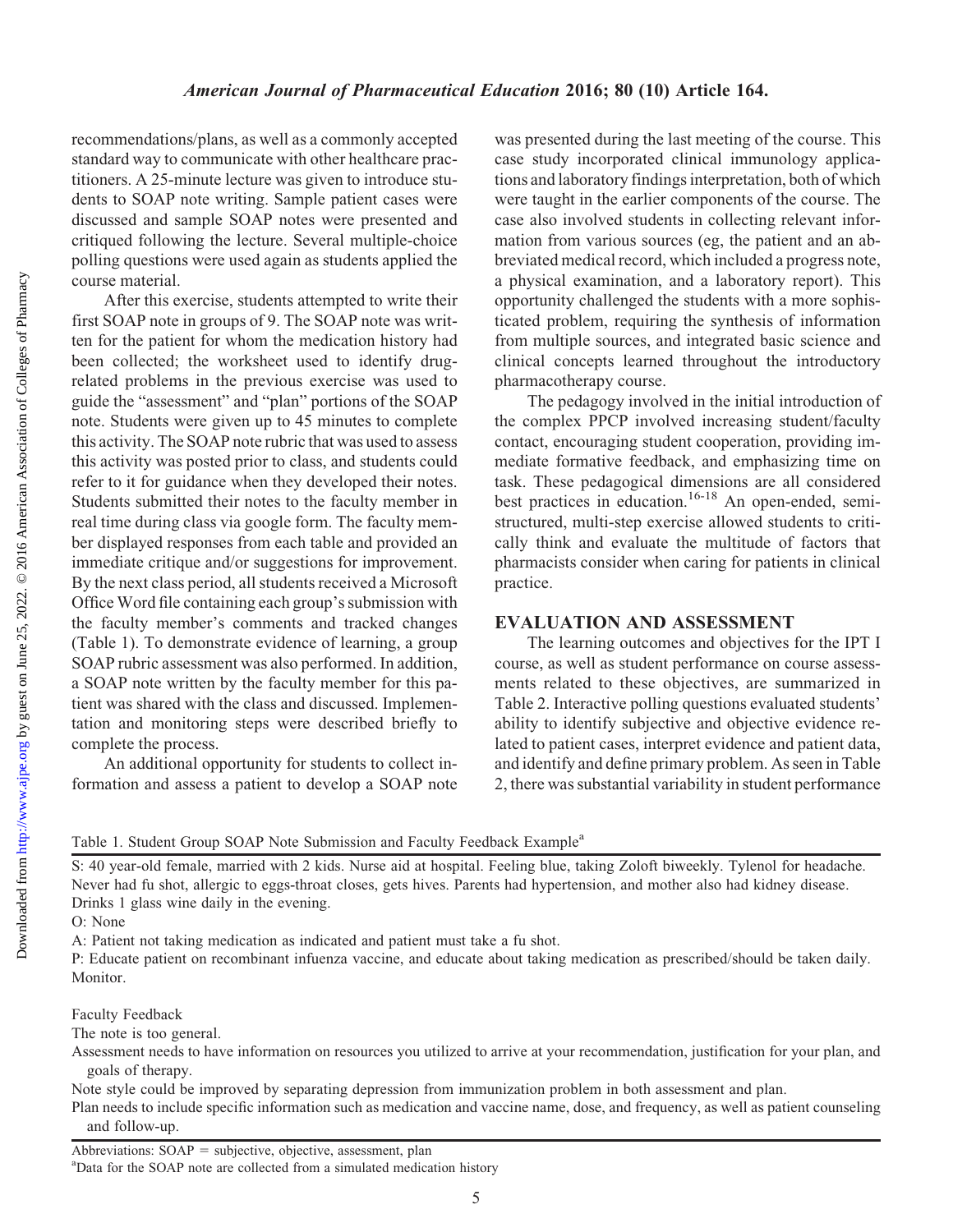|                                                                                                                                                                                                                            | Table 2. Integrated pharmacotherapy I-linked School of Pharmacy Outcomes, Objectives, and Assessments                                                                                                                    |                                                                                                                         |                                                                                                                                  |                                                                                                          |
|----------------------------------------------------------------------------------------------------------------------------------------------------------------------------------------------------------------------------|--------------------------------------------------------------------------------------------------------------------------------------------------------------------------------------------------------------------------|-------------------------------------------------------------------------------------------------------------------------|----------------------------------------------------------------------------------------------------------------------------------|----------------------------------------------------------------------------------------------------------|
| Outcome                                                                                                                                                                                                                    | <b>Objectives</b>                                                                                                                                                                                                        | Formative Assessment:<br>(Mean (Standard<br>Instant polling<br>questions/case<br>deviation) <sup>a</sup><br>discussions | group evaluation/rubric<br>Formative Assessment:<br>SOAP <sup>c</sup> note writing<br>(Mean (Standard<br>deviation) <sup>a</sup> | Summative Assessment:<br>Mean (Standard<br>Multiple-choice<br>exam questions<br>deviation)) <sup>a</sup> |
| as the medication expert<br>implement, monitor and<br>and recommendations,<br>formulate assessments<br>patient-centered care<br>(collect and interpret<br>evidence, prioritize,<br>adjust plans, and<br>Caregiver: Provide | adverse drug reactions<br>medications, allergies,<br>i chart<br>and patient interviews<br>Collect subjective and<br>performing patient<br>objective evidence<br>related to patient,<br>assessment from<br>and disease by | question (88 (NA <sup>b</sup> ))<br>Comprehension-type                                                                  | "objective" findings<br>"Subjective" and<br>(95(11))                                                                             | question (88 (NA <sup>b</sup> ))<br>Comprehension-type                                                   |
| document activities)                                                                                                                                                                                                       | and<br>Interpret evidence<br>patient data                                                                                                                                                                                | questions $(82 (12.5))$<br>Application-type                                                                             | "Assessment"<br>(70 (21))                                                                                                        | questions $(90 (17.6))$<br>and application-type<br>Comprehension-type                                    |
|                                                                                                                                                                                                                            | care-related activities<br>Document patient                                                                                                                                                                              |                                                                                                                         | Overall SOAP note<br>score $(72 (8.9))$                                                                                          |                                                                                                          |
| problems; explore and<br>Problem-solver: Identify<br>prioritize potential                                                                                                                                                  | Identify and define<br>primary problem<br>Define goals and                                                                                                                                                               | questions (66 (26))<br>Analysis-type                                                                                    | assessment corresponds<br>"Assessment" and "plan"<br>$(70 (17.7))$ This                                                          | questions $(78 (4.2))$<br>Analysis-type                                                                  |
| strategies; and design,<br>evaluate a viable<br>implement, and<br>solution                                                                                                                                                 | alternative goals<br>Anticipate positive<br>Explore multiple<br>and negative<br>outcomes<br>solutions                                                                                                                    |                                                                                                                         | "problem solver" outcome<br>to all objectives under                                                                              |                                                                                                          |
|                                                                                                                                                                                                                            | Implement the most<br>viable solution                                                                                                                                                                                    |                                                                                                                         |                                                                                                                                  | questions $(70(1))$<br>Application-type                                                                  |
| Communicator: Effectively<br>and nonverbally when<br>communicate verbally<br>interacting with an                                                                                                                           | clearly, concisely,<br>Document patient<br>and accurately<br>care activities                                                                                                                                             |                                                                                                                         | Overall SOAP note score<br>(72 (8.9))                                                                                            | questions $(82 \text{ (NA}^b))$<br>Application-type                                                      |
| individual, group, or<br>organization                                                                                                                                                                                      |                                                                                                                                                                                                                          |                                                                                                                         |                                                                                                                                  |                                                                                                          |

Downloaded from http://www.ajpe.org by guest on June 25, 2022. © 2016 American Association of Colleges of Pharmacy by guest on June 25, 2022. © 2016 American Association of Colleges of Pharmacy <http://www.ajpe.org>

Downloaded from

# organization organization

<sup>a</sup>Mean out of 100 possible points

<sup>a</sup>Mean out of 100 possible points<br>b<sub>NA</sub> standard deviation not applicable, one question in this category<br>°SOAP: subjective, objective, assessment, plan bNA standard deviation not applicable, one question in this category cSOAP: subjective, objective, assessment, plan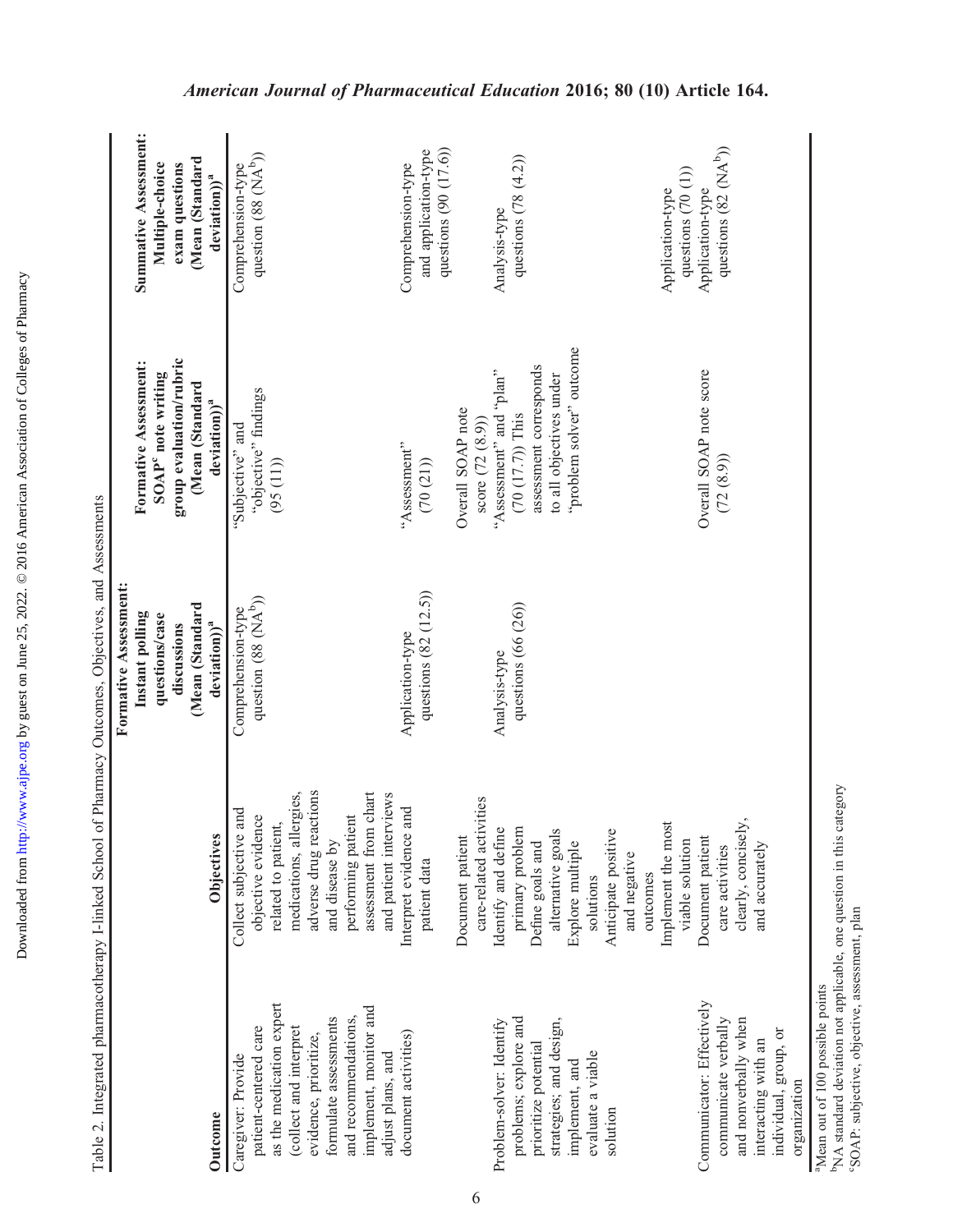#### American Journal of Pharmaceutical Education 2016; 80 (10) Article 164.

on the case-based polling questions (higher on questions classified as application, lower on the questions classified as analysis). Students were challenged because the cases and the questions were specifically designed to be more thought-provoking to facilitate critical thinking and inclass discussion. Polling questions were used primarily as teaching and participation-tracking tools rather than assessments, as the students were still learning the material. Performance on these questions is reported primarily to document students' growth within individual learning objectives of the course.

The students' first SOAP note demonstrated significant room for improvement (Table 2). The majority of the students were able to appropriately collect, organize, and document subjective and objective data. However, compiling a complete problem list, assessing and prioritizing problems, identifying treatment goals, creating plans and describing comprehensive monitoring parameters proved to be challenging on this first attempt at SOAP note writing.

A multiple-choice examination related to this material was administered. Questions were developed to evaluate the level of learning on individual course objectives. Of the 21 questions related to the delivery of care topics, 5 were classified as "analysis," 9 as "application," and 7 as "comprehension" questions based on cognitive Bloom's taxonomy domains. Questions were distributed between domains to appropriately address the learning objectives of the course. Students' average score was  $83.7\% \pm 18.8\%$ . Students performed well across cognitive domains.

The course evaluations that students completed utilized the university's IDEA database. IDEA uses a research-based, student ratings of the instruction (SRI) system that is specifically designed to evaluate student learning and outcomes. Sixty-five (76.5%) students voluntarily responded to the online survey, which was designed to have student self-evaluate their progress on course-relevant objectives. The survey instrument used a 5-point scale ranging from "no apparent progress" to "exceptional progress." In the four learning objectives that the faculty members selected as important for this course, 86%-88% of students rated their own progress as "substantial" or "exceptional" (Table 3).

Course and faculty quantitative and qualitative evaluative data are presented in Tables 4 and 5. Overall, students found this course both challenging and stimulating; they report being engaged in case-based, real-life simulation and receiving timely feedback on their performance.

#### DISCUSSION

This article discussed and evaluated one possible approach to teaching PPCP in the first semester of a PharmD program. In the introductory IPT I course,

Table 3. Student Self-assessment of Progress on Courserelevant Objectives

| <b>Course-relevant Objective</b><br>(IDEA Database)                                                                                               | <b>Students Reporting</b><br>"Substantial"<br>or "Exceptional"<br>Progress, <sup>a</sup> % |
|---------------------------------------------------------------------------------------------------------------------------------------------------|--------------------------------------------------------------------------------------------|
| Gaining factual knowledge<br>(terminology, classifications,<br>methods, trends)                                                                   | 88                                                                                         |
| Learning fundamental principles,<br>generalizations, or theories                                                                                  | 88                                                                                         |
| Learning to apply course material<br>(to improve thinking, problem<br>solving, and decisions)                                                     | 86                                                                                         |
| Developing specific skills,<br>competencies, and points of<br>view needed by professionals in<br>the field most closely related to<br>this course | 86                                                                                         |

<sup>a</sup>IDEA database student ratings are based on a 5-point scale: no apparent progress, slight progress, moderate progress, substantial progress, and exceptional progress

students achieved reasonably good scores on their summative assessment related to the delivery of care learning objectives. Students were most challenged with the two objectives under the "problem solver" outcome: "identify and define the primary problem" and "implement the most viable solution." However, their performance improved from their initial attempts in answering polling questions and writing SOAP notes, demonstrating learning during the span of the course. Because students' performance appeared to improve after completion of the additional practice cases offered during the course, it is reasonable to assume that the learning could be further improved by using additional cases to allow students more time to practice the application of concepts related to the patient care process. While this approach would be ideal, the faculty time currently dedicated to PPCP cannot be increased. Therefore, consideration will be given to required or extra-credit homework assignments specifically focused on these two objectives.

Students responded positively to learning and implementing various steps of the PPCP approach. The majority of the students agreed that the introductory IPT I course helped them in applying content to improve problem solving and decision-making. Also, as evidenced by students' self-assessment after the IPT I course, these practice-based exercises helped build students' confidence and understanding of the continuous process of patient-centered care. Students' self-perceived progress on relevant objectives appears to be in line with their performance in the community IPPE, discussed below.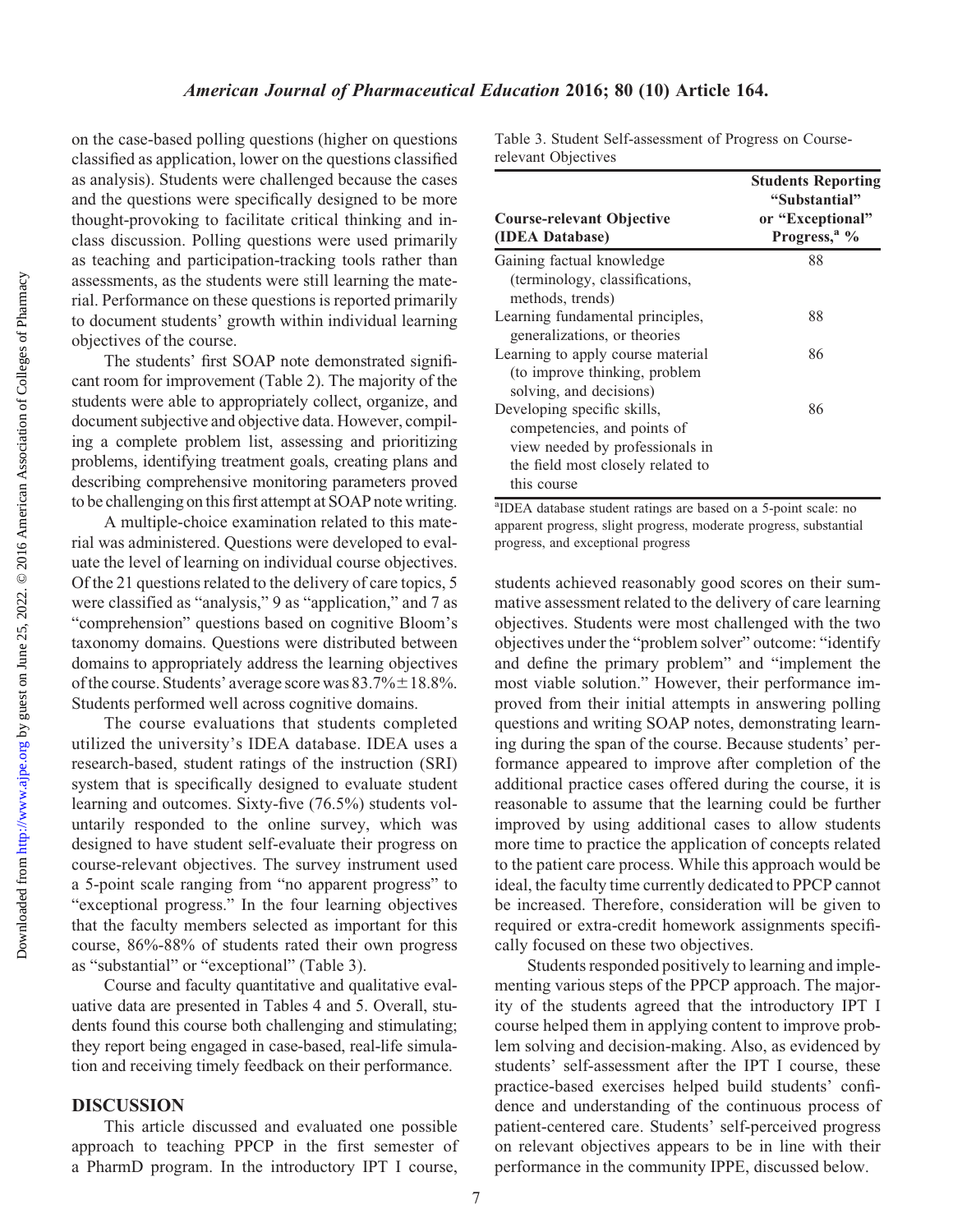| Table 4. Course and Faculty Evaluation Data (Quantitative) |  |  |  |  |
|------------------------------------------------------------|--|--|--|--|
|------------------------------------------------------------|--|--|--|--|

| <b>Evaluative Statements</b>                                                                                         | <b>Students Responding "Frequently" or "Almost</b><br>Always," $\%$ |
|----------------------------------------------------------------------------------------------------------------------|---------------------------------------------------------------------|
| The instructor related course material to real-life situations                                                       | 91                                                                  |
| The instructor involved students in "hands on" projects such as<br>research, case studies, or "real life" activities | 91                                                                  |
| The instructor stimulated students to intellectual effort beyond<br>that required by most courses                    | 94                                                                  |
| The instructor introduced stimulating ideas about the subject                                                        | 95                                                                  |
| The instructor provided timely and frequent feedback on tests,<br>reports, projects, etc. to help students improve   | 94                                                                  |
| The instructor inspired students to set and achieve goals which<br>really challenged them                            | 92                                                                  |

More than 90% of students reported that the IPT I course inspired them to set and achieve challenging goals. In fact, this was one of the main objectives set by the faculty member for this course. One of the biggest controversies in teaching this course early in the curriculum is students' lack of foundational clinical knowledge. In fact, several questions originating from the audience during the exercises reminded the faculty member to use more simplistic language to explain PPCP components to these very inexperienced students. However, the faculty member found that students can focus on the systematic process more purely when they are first introduced to this concept and not preoccupied with reaching the "correct" clinical solution. In addition, students find this introduction to be stimulating, and it raises their curiosity and desire to acquire clinical knowledge. The students also strive to deliver the components of PPCP with competence, as evidenced by their course evaluation responses.

Ultimately, students should be able to demonstrate skills related to PPCP in a clinical practice setting. Here, student performance on competencies related to PPCP during their first introductory pharmacy practice experience (IPPE) in a community setting is reported. This course used a validated assessment instrument,<sup>19</sup> and assigned students' performance into one of four possible categories: "excellent," "competent," "deficient," or "no opportunity to observe." Students were considered competent if they received an "excellent" or "competent" assessment on the individual components of the instrument. Students' performance was rated as "excellent" if they were able to work unsupervised when appropriate, able to discern when to seek advice, and took the extra steps required to move beyond what was expected in the course guidelines.

On the two competencies evaluated by community IPPE preceptors during the summer following completion of the course, 82% of students demonstrated competency in collecting a medication history and 97% of students demonstrated competency in identifying actual or potential drug therapy problems. Scores from a historic cohort (students who completed the course two years prior, where PPCP was not taught systematically) were

#### Table 5. Course and Faculty Evaluation Data (Qualitative)<sup>a</sup>

Although some of the case studies and clicker questions were difficult, it was interesting and got us to think about the actual cases. The class promotes an incredibly practical approach to the material and really made me think clinically. Prior to the course, I never really considered practicing in a clinical setting, but to see all that goes into it has really made me re-evaluate my future career path.

Concepts are explained very clearly. I also liked the different exercises that were used to help us learn.

Material explained clearly and concisely, with focus on important concepts. Faculty's clinical knowledge is immense, any practical questions about the course material were answered with ease.

Very appropriate and timely real-life examples used in class.

Class uses many interactive questions that help you think critically about clinical situations.

Tough subject but it was made very understandable. Learned a lot and really enjoyed this course.

Difficult concepts were broken down and made simple and easy to understand.

Most of the questions required knowledge and critical thinking, so I'm glad this class persuades you to be very familiar with the subject.

<sup>&</sup>lt;sup>a</sup> All comments related to course content/delivery are included. Comments related to instructor's teaching effectiveness are excluded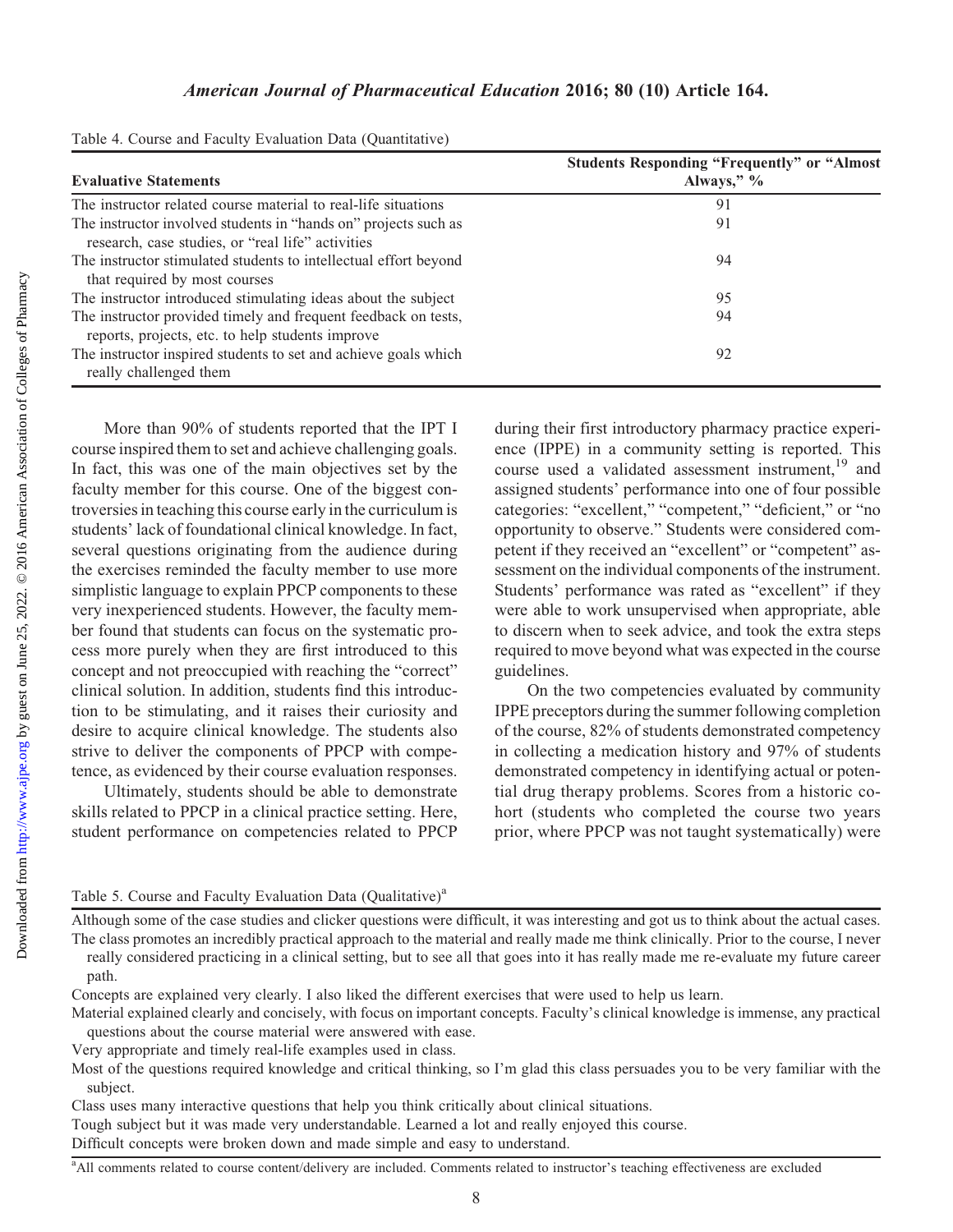#### American Journal of Pharmaceutical Education 2016; 80 (10) Article 164.

compared to the study cohort using a two-tailed chisquare test, with  $p<.05$  considered statistically significant (GraphPad Software Inc., La Jolla, CA). The historic and study cohorts were comparable based on admission parameters, such as gender (63% female vs 65%), age (average 24 years vs 23.7 years), the proportion of students with prior degrees (86% vs 79%), and average entering grade point average (3.4 vs 3.3).

While the overall number of students achieving at least a "competent" rating was similar between the two cohorts, there was a significant difference in the proportion of students rated "excellent" as opposed to "competent" in their ability to identify drug-related problems. In the study cohort, 20.2% more students were rated "excellent" on their ability to identify drug-related problems compared to the historic cohort (69.5% vs 49.3%,  $p=0.04$ ).

While this assessment is not a direct measure of a successful foundation laid in the IPT I, it attests to the potential value of early didactic teaching and formative feedback related to the delivery of care topics. Additional opportunities to the practice application of PPCP principles were provided in the integrated pharmacotherapy laboratory course prior to the commencement of the IPPE. The stepwise approach to the introduction and early practice of the skills related to PPCP laid out in the first year of the program helped more students build toward achieving "excellent" assessment on PPCP-related competencies in the community IPPE course.

Course faculty member encountered several challenges while implementing this teaching strategy in the IPT I course. One of the course's challenges was the limited time allocated to do the application exercises. Students would benefit from having more time to practice various components of PPCP, especially related to identifying primary problems and implementing the most viable solutions in multiple clinical scenarios. Additional practice could also help build confidence in students when approaching patient care. The amount of time available for introducing new material was limited because the faculty member wanted to provide students with meaningful feedback through formative evaluations based on in-class exercises. While covering all aspects of the topic didactically may be considered important, in the opinion of the author, spending time on student-centered activities that develop their critical-thinking skills and teaching them to "think like a pharmacist" may be the most beneficial way to use class time. Demonstrating the thinking and the evaluative process that a pharmacist goes through before formulating a recommendation and follow-up plan (rolemodeling), and then challenging the students to attempt to come up with their own assessment and plan may be the most important aspects of this course.

The application exercises demand more faculty time than traditional lectures. Course faculty member spent additional time designing exercises, engaging other faculty members, and providing feedback to the students (approximately 4-6 extra hours in addition to traditional lecture preparation). Moreover, whenever open-ended discussion ensued, the faculty member needed to be comfortable enough with the subject matter to handle unexpected student inquiries while keeping the discussion on track. In fact, the classroom management obstacles encountered by faculty members in implementing more student-centered activities can be overcome by gaining more experience and establishing a solid set of learning objectives for each exercise.<sup>20</sup>

In this experience, a slight increase in the faculty member's time commitment to the course achieved the desired outcome as evidenced by formative and summative course evaluations, as well as by students' self-assessment of their progress toward course-related objectives. Performance in the experiential course also supported this teaching approach as an effective means of teaching PPCP early in the pharmacy curriculum.

#### **CONCLUSION**

This article acknowledges an effective approach to teaching the delivery of care and the pharmacists' patient care process to students in the first semester of the PharmD program. A consistent, systematic approach to the delivery of patient care curriculum content can benefit students' development of clinically relevant problemsolving skills and confidence, as well as build a foundation for practicing PPCP in the didactic and experiential components of the curriculum.

#### **REFERENCES**

1. Hepler CD, Strand LM. Opportunities and responsibilities in pharmaceutical care. Am J Hosp Pharm. 1990;47(3):533-543. 2. Bennett M, Kliethermes MA, eds. How to Implement the Pharmacists' Patient Care Process. Washington, DC: American Pharmacists Association; 2015.

3. Tanner CA. Thinking like a nurse: a research-based model of clinical judgment in nursing. J Nurs Educ. 2006;45(6):204-211. 4. Nielsen A. Concept-based learning activities using the clinical judgment model as a foundation for clinical learning. J Nurs Educ. 2009;48(6):350-354.

5. Dutra DK. Implementation of case studies in undergraduate didactic nursing courses: a qualitative study. BMC Nurs. 2013;12(1):15.

6. Wong FK, Cheung S, Chung L, et al. Framework for adopting a problem-based learning approach in a simulated clinical setting. J Nurs Educ. 2008;47(11):508-514.

7. Srinivasan M, Wilkes M, Stevenson F, Nguyen T, Slavin S. Comparing problem-based learning with case-based learning: effects of a major curricular shift at two institutions. Acad Med. 2007; 82(1):74-82.